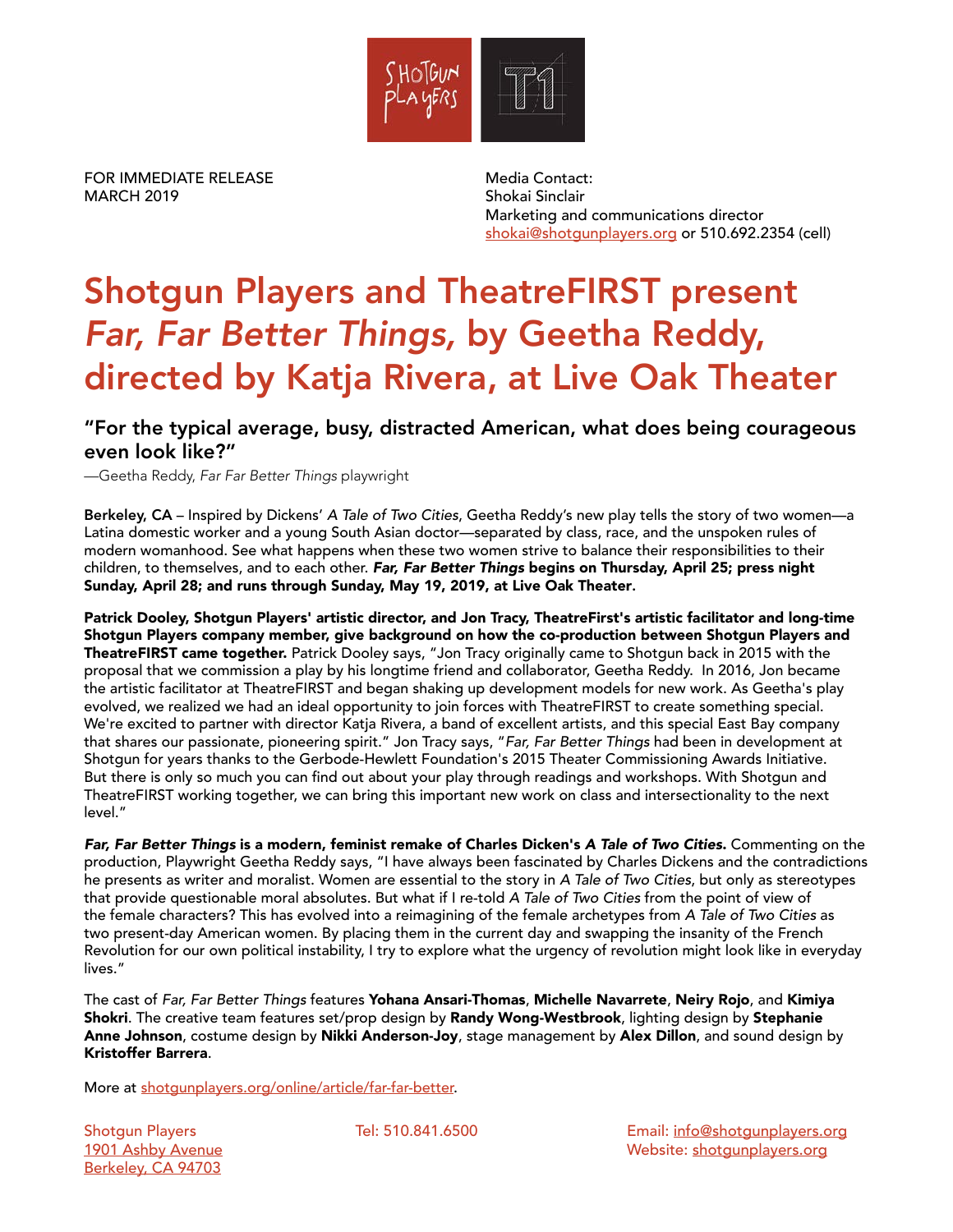

## Bios

#### Geetha Reddy, Playwright

Geetha Reddy is a playwright and filmmaker working in the Bay Area. Her plays *Safe House* and *On a Wonderverse* were selected for the Bay Area Playwrights Festival. *Safe House* premiered at SF Playhouse. She wrote *HeLa* (TheatreFIRST) in collaboration with Lauren Gunderson and *Blastosphere!* (Central Works Theater) with Aaron Loeb. *Me Given You*, *Girl in a Box*, and *On a Wonderverse* were part of the Playwright's Foundation's In the Rough reading series. Her plays have also appeared in the San Francisco Fringe Festival, the Santa Rosa Quickies Festival, the Best of PlayGround Festival, the Just Theatre Lab series, and the Crowded Fire Matchbox series. Her short film *Obit* appeared at LA Shorts, NY Indie Fest, Bend Film Festival, the GI Film Festival, and many others. She is a five-time recipient of PlayGround's Emerging Playwright Award and a June Anne Baker Prize winner. Geetha is a member of the Dramatist's Guild and a former resident playwright at the Playwright's Foundation, and she is currently under commission (through the Gerbode Foundation) on an adaptation of *A Tale of Two Cities* for Shotgun Players and TheatreFIRST.

#### Katja Rivera, Director

Katja Rivera, a proud Los Angeles native, studied theatre at LA City College Theatre Academy and the Drama Studio London at Berkeley. After getting her Equity card she took a ten year mommy hiatus from acting, returning with Shotgun's production of *Silence* and the *Storyteller*. Other Shotgun productions include *Three Sisters* (Anfisa), *We Won't Pay* (Antonia), and *King Lear* (the Fool). She's also acted with the Magic Theatre, Theatre Rhinoceros, Center Rep, and Geoffrey Chaucer & Co. Her directing debut was with Shotgun Players (*The Winged Man*). She directed *Animal* and *Kiss* in Shotgun's Champagne Staged Reading Series. Other directing credits include Eastenders Rep, Subterranean Shakespeare, Boxcar Theatre, Quantum Dragon, Douglas Morrison, Custom Made, RPE in Danville, and SF Playground. She is proud to be a member of AEA, Shotgun Players, and SF Playground. *The Invisible Project*, which she cowrote with Evelyn Jean Pine, is in development with SF Playground.